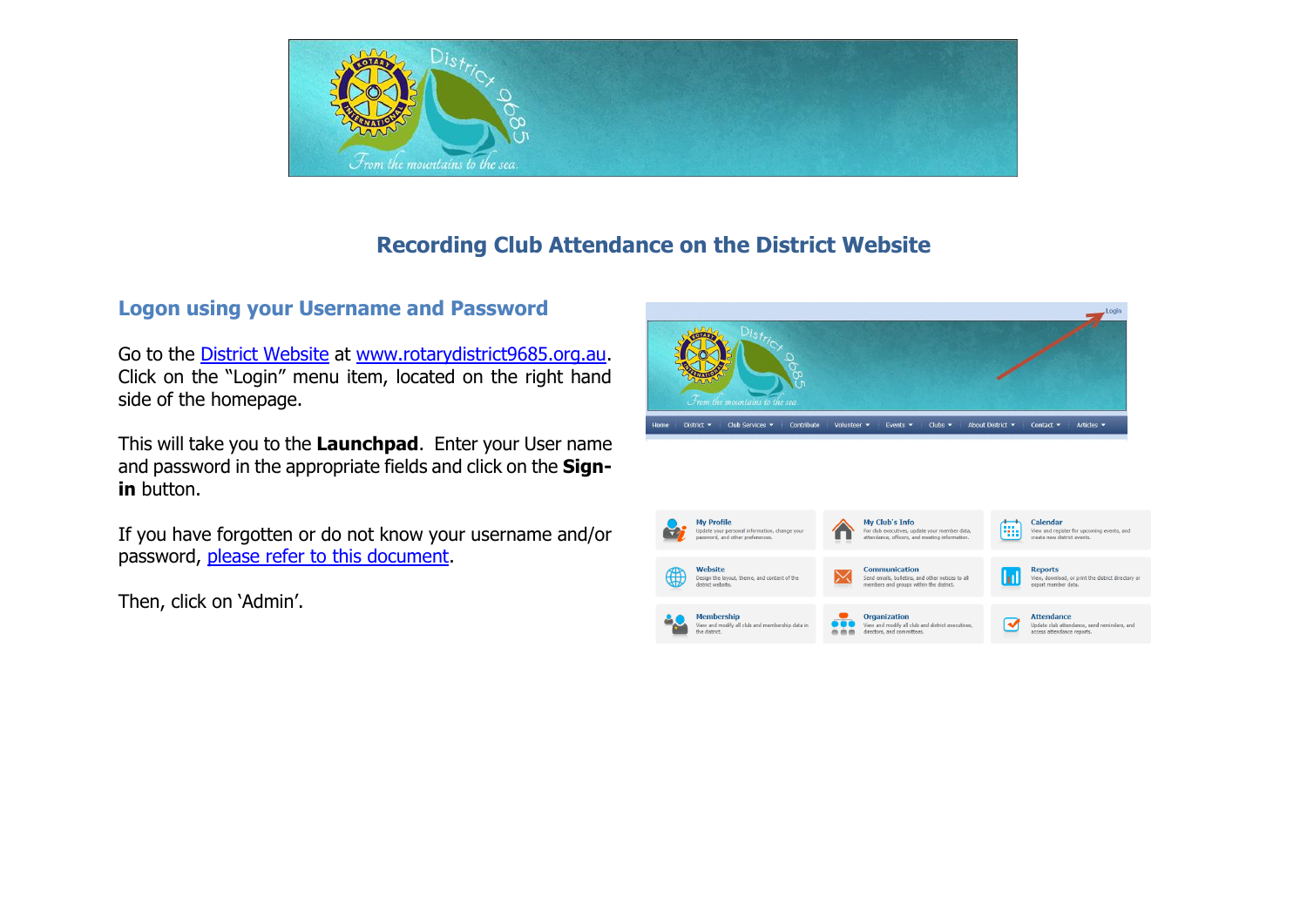

### **The District Launchpad**

If your login has been successful, you will be directed to the **District Launchpad**. You should see your name at the top right.

The District Launchpad is a members' only page where you will go to contribute to the site, email your members, change your profile, and much more.



New! Introducing the District Launchgad, your new starting point to gain insight into District activities in membership, website usage and updates. We redesigned ClubRunner to give it a fresh look and made it easier to use for everyone. We've also added some cool new features we think you'll love. Read More »

Don't feel like a change right now? Your familiar Admin page is still available on the top menu. We'd love to hear your feedback.



#### **System Notices**

# **Club Attendance Report**

Click on the Attendance box in the Launchpad.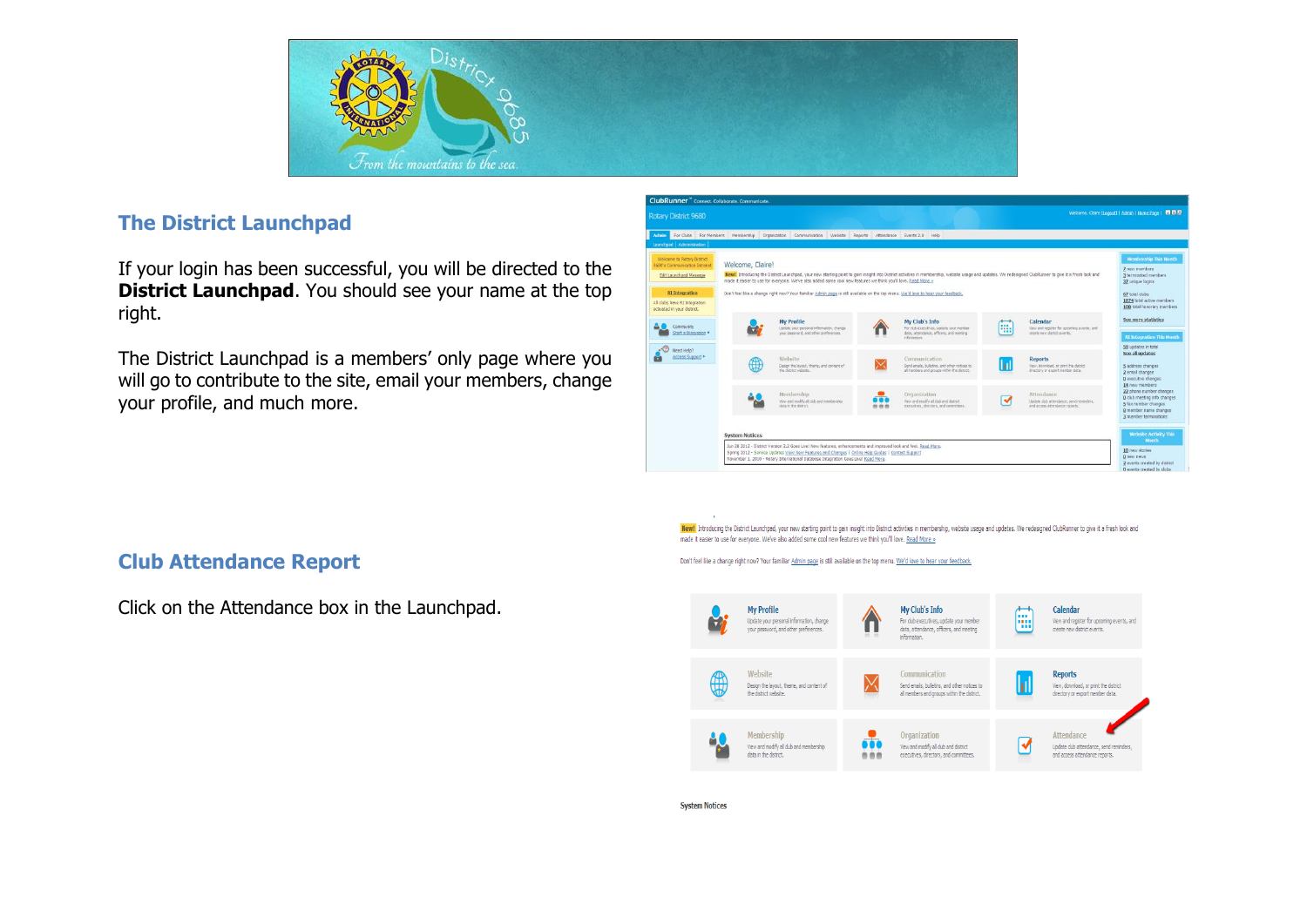

### **Add Information**

This will bring you to the club's Attendance Report. Complete the information as follows, the click Save:

- **Number of Members** at the end of the month
- **New Members** inducted during the month
- **Terminated Members** who left during the month
- **Number of Meetings** for the month
- **Attendance Percentage** (see notes below for calculation).

| <b>Monthly Attendance of</b> |  |  |  |  |  |
|------------------------------|--|--|--|--|--|
|                              |  |  |  |  |  |
|                              |  |  |  |  |  |

### Enter Previous Year Attendance

|                          | <b>Number of Members</b> | <b>New Members</b> | <b>Terminated Members</b> | <b>Number of Meetings</b> | <b>Attendance Percentage</b> |      |
|--------------------------|--------------------------|--------------------|---------------------------|---------------------------|------------------------------|------|
| July 2011 40             |                          |                    |                           |                           | 92                           | %    |
| August 2011 38           |                          |                    | 2                         |                           | 79                           | %    |
| September 2011           | 38                       |                    |                           |                           | 100                          | %    |
| October 2011 38          |                          |                    |                           |                           | 91                           | %    |
| November 2011 38         |                          |                    |                           |                           | 94                           | %    |
| December 2011 0          |                          |                    |                           |                           |                              | $\%$ |
| January 2012 $\boxed{0}$ |                          |                    |                           | 0                         | $\mathbf 0$                  | %    |
|                          |                          |                    |                           |                           |                              |      |
| February 2012 $\sqrt{0}$ |                          |                    |                           |                           | 0                            | %    |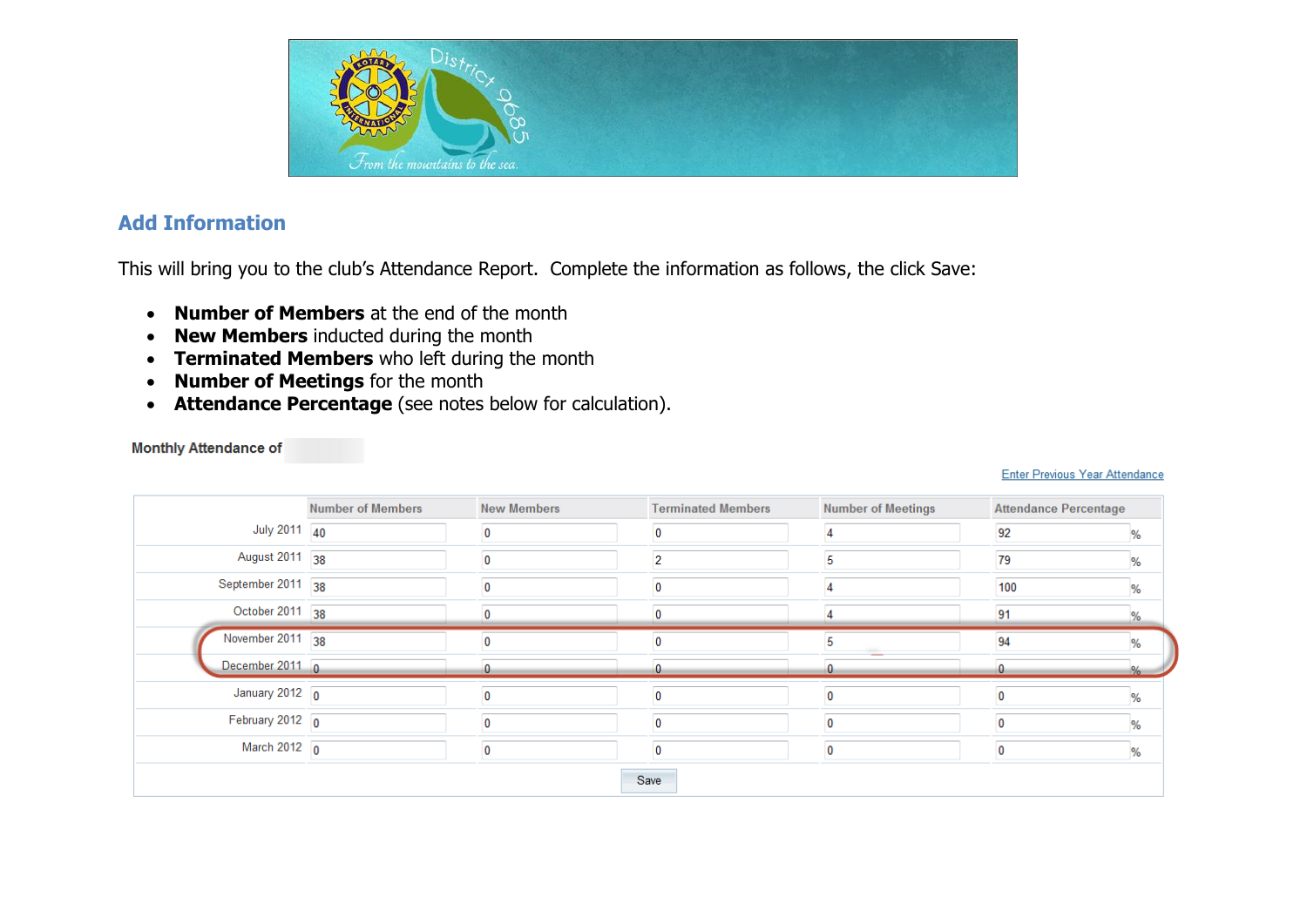

# **Remember to save the data!**

|                           | <b>Number of Members</b> | <b>New Members</b>      | <b>Terminated Members</b> | <b>Number of Meetings</b> | <b>Attendance Percentage</b> |      |
|---------------------------|--------------------------|-------------------------|---------------------------|---------------------------|------------------------------|------|
| July 2011 40              |                          |                         |                           |                           | 92                           | %    |
| August 2011 38            |                          |                         | 2                         | 5                         | 79                           | %    |
| September 2011 38         |                          | $\overline{0}$          | 0                         | 4                         | 100                          | %    |
| October 2011 38           |                          | $\overline{\mathbf{0}}$ | 0                         | 4                         | 91                           | %    |
| November 2011 38          |                          | $\overline{\mathbf{0}}$ |                           | 5                         | 94                           | $\%$ |
| December 2011 $\boxed{0}$ |                          | $\mathbf 0$             | 0                         | 0                         | $\mathbf 0$                  | %    |
| January 2012 $\boxed{0}$  |                          | 0                       |                           | 0                         | 0                            | %    |
| February 2012 $\boxed{0}$ |                          | $\Omega$                |                           | 0                         | 0                            | %    |
| March 2012 $\boxed{0}$    |                          | $\overline{\mathbf{0}}$ | 0                         | 0                         | $\mathbf 0$                  | $\%$ |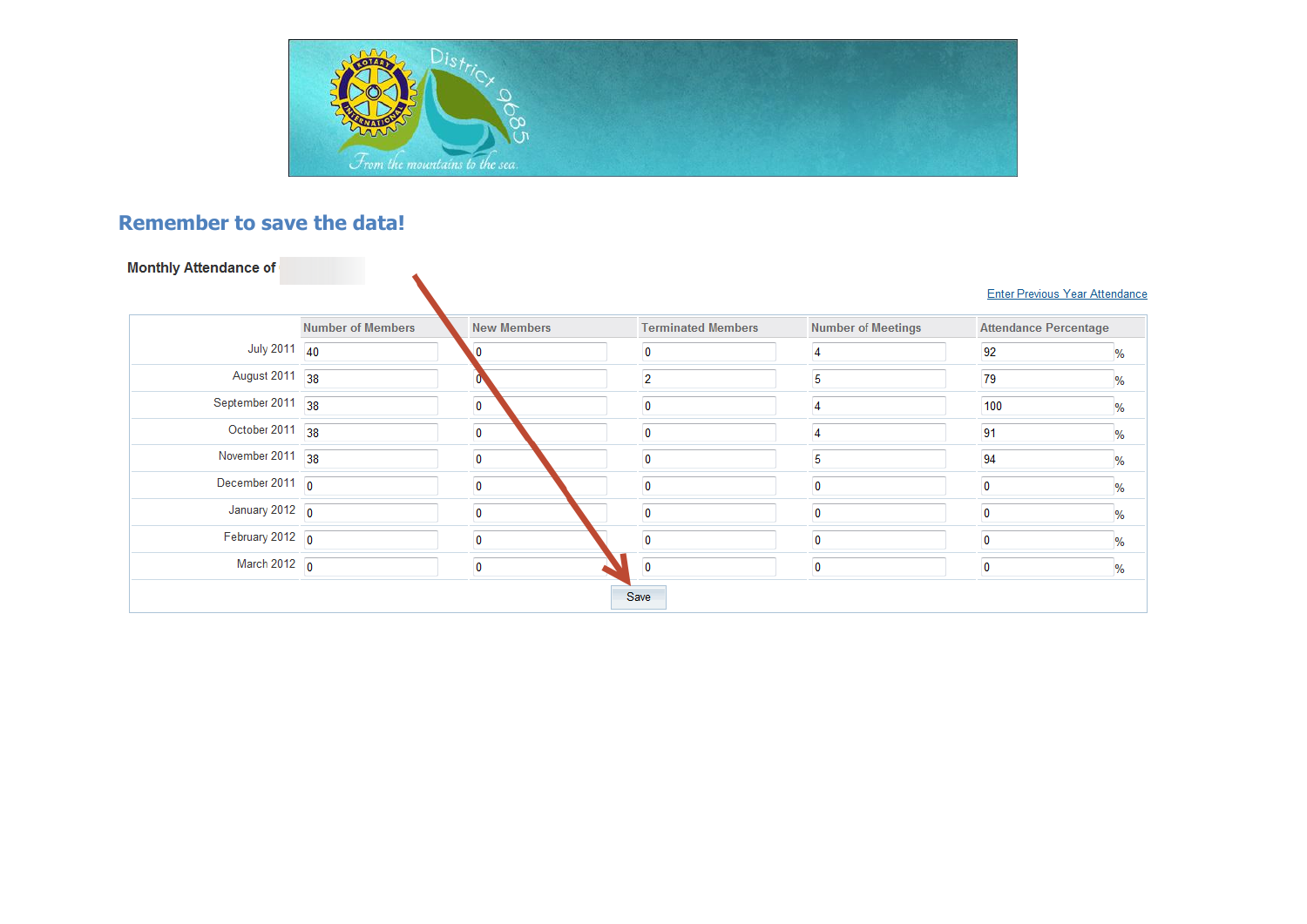

### **Notes**

- The Club Secretary is the authorised Attendance Officer by default
- The authorised Attendance Officer may be any member of the club President or Secretary or Admin Director to send advice by email to the [District Communications Director](mailto:communications@rotarydistrict9685.org.au?subject=Change%20of%20Attendance%20Officer%20for%20District%20Communication%20Intranet)
- The maximum attendance that may be entered is 100%
- ClubRunner for Clubs users simply enter attendance each week and submit the monthly report on their own site.
- Membership changes must be reported via the Active Members' List

## **Weekly Attendance Calculation**

The weekly attendance percentage is calculated as:

$$
\frac{MA}{(TM - EA)} \times 100
$$

where:

**MA** = Total number of members attending this week plus make-ups submitted **TM** = Total number of members **EA** = Excused absences (the number of absent members who have been excused by the Board)